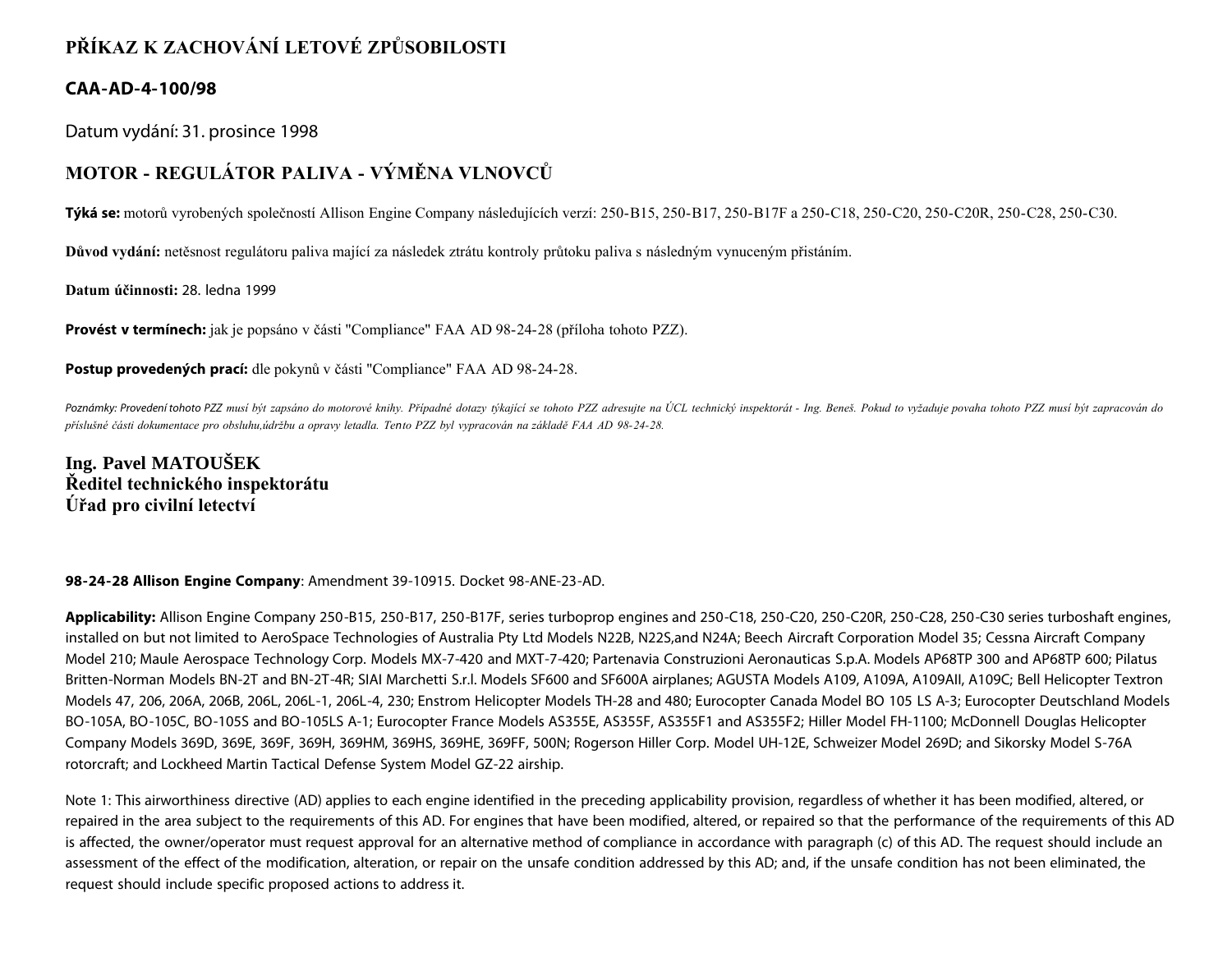**Compliance:** Required as indicated, unless accomplished previously.

To prevent main fuel control (MFC) bellows assembly leakage, which can result in an uncommanded minimum fuel flow condition and subsequent loss of engine fuel flow control, accomplish the following:

(a) Replace existing beryllium copper MFC bellows assemblies, part numbers (P/Ns) 2523722, 2539647, 2540539, 2540767, and 2542526, with Inconel 718 stainless steel welded MFC bellows assemblies, P/N 2543598, in accordance with Allison Commercial Engine Bulletin (CEB) CEB-A-282/AlliedSignal Aerospace Equipment Systems Service Bulletin (SB) GT-242, Revision 2, dated April 15, 1998, at the earlier of the following:

(1) The next time after the effective date of this AD the MFC is being repaired or overhauled; or (2) The following populations of MFCs, as applicable

(i) All MFCs listed by P/Ns in Tables 1 and 2 of the CEB/SB by March 31, 1999; or (ii) All MFCs listed by P/Ns in Table 3 of the CEB/SB by August 31, 1999. (iii) All MFCs listed by P/Ns in Tables 4 and 5 of the CEB/SB by October 31, 1999.

Note 2: Allison CEB-A-282, Revision 2, dated April 15, 1998, also serves as CEB-A-1329 for the 250-C20 series engines, CEB-A-73-2053 for the 250-C28 series engines, CEB-A-73- 3068 for the 250-C30 series engines, CEB-A-73-4029 for the 250-C20R series engines, Turboprop (TP) CEB-A-158 for the 250-B15G series engines, TP CEB-A-1286 for the 250- B17 series engines, and TP CEB-A-73-2014 for the 250-B17F series engines.

(b) Perform the replacement of MFC bellows assemblies required by paragraph (a) of this AD in accordance with the accomplishment instructions paragraph of Allison CEB-A-282/AlliedSignal Aerospace Equipment Systems Service Bulletin (SB) SB GT-242 Revision 2, dated April 15, 1998.

(c) An alternative method of compliance or adjustment of the compliance time that provides an acceptable level of safety may be used if approved by the Manager, Chicago Aircraft Certification Office. Operators shall submit their request through an appropriate FAA Principal Maintenance Inspector, who may add comments and then send it to the Manager, Chicago Aircraft Certification Office.

Note 3: Information concerning the existence of approved alternative methods of compliance with this airworthiness directive, if any, may be obtained from the Chicago Aircraft Certification Office.

(d) Special flight permits may be issued in accordance with sections 21.197 and 21.199 of the Federal Aviation Regulations (14 CFR 21.197 and 21.199) to operate the aircraft to a location where the requirements of this AD can be accomplished.

(e) The actions required by this AD shall be done in accordance with the following Allison Engine Company CEB/AlliedSignal Aerospace Equipment Systems SB GT-242, Revision 2, dated April 15, 1998:

| Document No. | Pages | <b>Revision</b> | Date           |
|--------------|-------|-----------------|----------------|
| CEB-A-282    | 1-28  |                 | April 15, 1998 |

Total Pages: 28.

This incorporation by reference was approved by the Director of the Federal Register in accordance with 5 U.S.C. 552(a) and 1 CFR part 51. Copies may be obtained from Allison Engine Company, P.O. Box 420, Speed Code U-15, Indianapolis, IN 46206-0420, telephone (317) 230-6674. Copies may be inspected at the FAA, New England Region, Office of the Regional Counsel, 12 New England Executive Park, Burlington, MA; or at the Office of the Federal Register, 800 North Capitol Street NW., suite 700, Washington, DC.